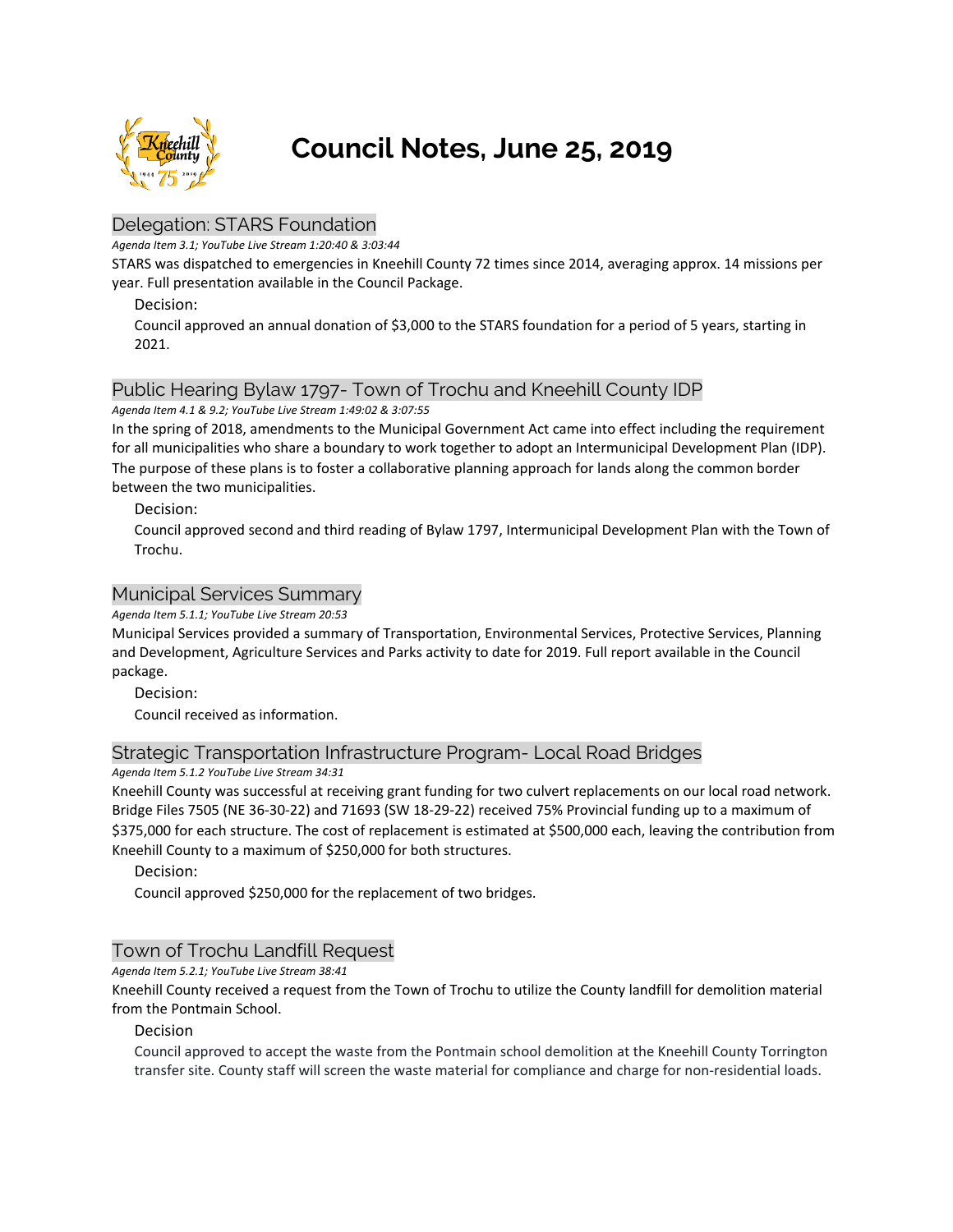# Request to withdraw Application to Redesignate

*Agenda Item 5.3.1; YouTube Live Stream 47:45*

The applicant submitted a request to withdraw their application to redesignate a portion of their lands from Agriculture District to the Industrial District for the purposes of constructing a standard cultivation facility for medical use cannabis.

## Decision

Council cancelled the Public Hearing for Bylaw 1798, which was scheduled for July 16, 2019 at 10 am.

# Weed and Pest Inspector Appointment

*Agenda Item 5.4.1; YouTube Live Stream 50:13*

In compliance with the Alberta Agricultural Service Board Act, Weed Control Act, Pest Control Act, and Soil Conservation Act, Inspectors shall be appointed through Council motion to legally carry out all duties and responsibilities as outlined with in the acts.

## Decision

Council appointed Michelle Hoppins as Weed and Pest Inspector, and Soil Conservation Officer for Kneehill County.

# First Quarter 2019 Bank Reconciliation

#### *Agenda Item 6.1; YouTube Live Stream 52:14*

The Bank Reconciliation was completed for January to March, 2019. As of March 31, 2019 a total of \$32,000,000 has been invested into 6 GIC's. The report is available in the Council package.

## Decision

Council received as information.

# First Quarter 2019 Financials

*Agenda Item 6.2; YouTube Live Stream 54:42*

Financial Services presented the Operating Summary, Operating by Department, Projects Summary, Grants and Reserves quarterly reports for January to March, 2019.

# Decision

Council received as information.

# 2019 Project Report

#### *Agenda Item 6.3; YouTube Live Stream 57:45*

Financial Services presented the 2019 Project and Capital Budget Report as of June 12, 2019. Full report available in the Council package.

# Decision

Council received as information.

# Annual Tax Cancellations

#### *Agenda Item 6.4; YouTube Live Stream 1:02:58*

Each year the County has taxes that require cancellation based upon agreements and/or policy. In June 2016, Council approved Policy #16-15, which gave direction to cancel taxes to the Gas Co-Ops operating within the County.

#### Decision

Council approved the cancellation of taxes in the amount of \$3,420.36 for Gas Co-Op owned properties.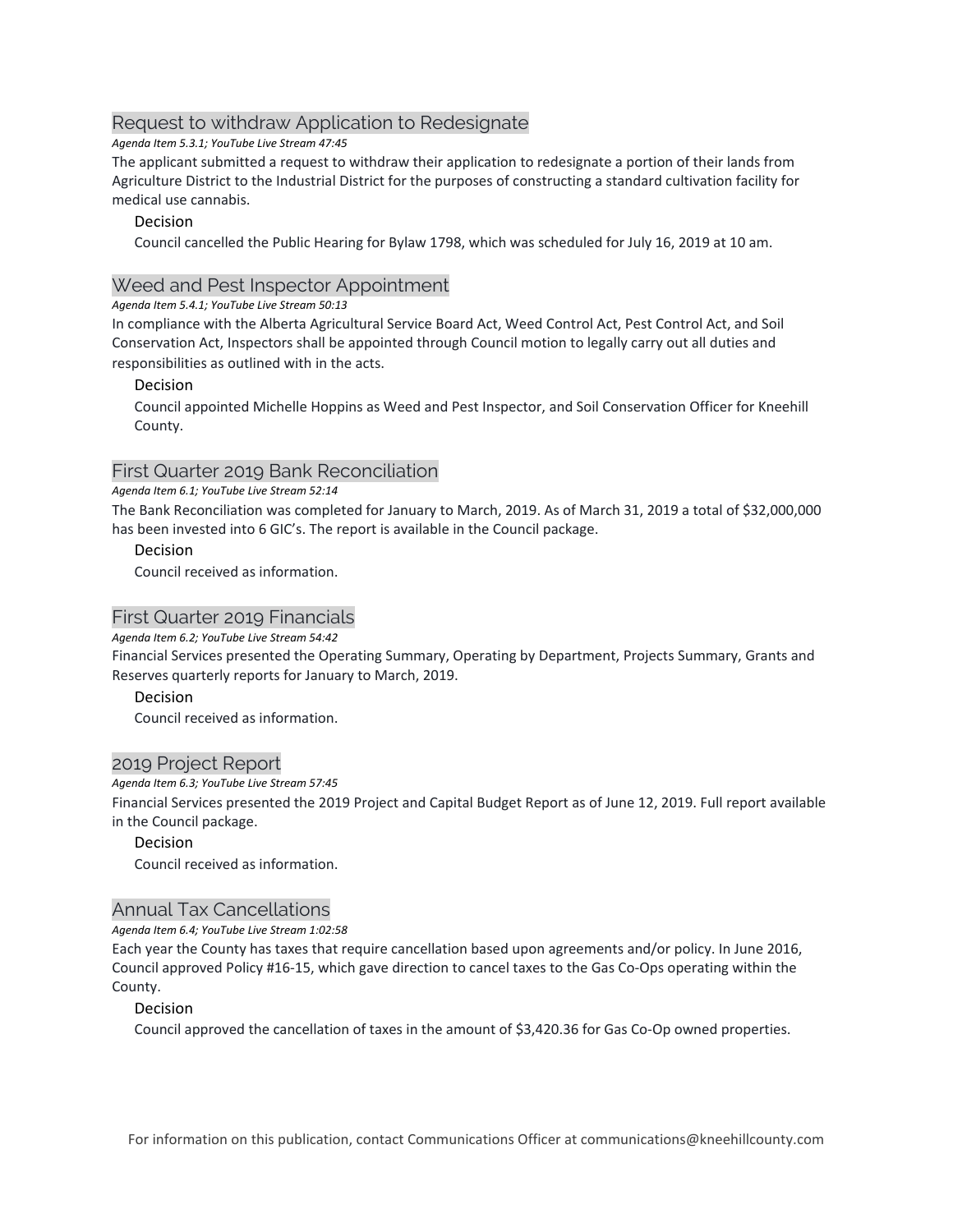# Delburne Request for Golf Tournament Donation

*Agenda Item 8.1; YouTube Live Stream 2:18:08*

Administration received a request from the Village of Delburne to either donate a silent auction item or a cash donation to the Village of Delburne's 12th Annual Charity Golf Tournament being held on Friday, July 26th. Kneehill County did not donate to this event last year.

## Decision

Council received the request as information.

#### Linden Request for Donation to Annual Fire and Ambulance Appreciation BBQ *Agenda Item 8.2; YouTube Live Stream 2:19:28*

A letter was received from the Village of Linden inviting Council to attend the Annual Fire and Ambulance Appreciation BBQ. The event will be held on Thursday, July 18, 2019 at 6:00 p.m. The Village of Linden is also requesting financial support for this BBQ. In the past, Kneehill County has provided a donation of \$350.00 and authorized attendance for Councillors.

## Decision

Council approved a donation of \$350 and authorized all of Council to attend the event.

## Carbon Request for Attendance to the Carbon Skating Rink Grand Opening

#### *Agenda Item 8.3; YouTube Live Stream 2:20:52*

Administration received an invitation for the Reeve to attend the Carbon Skating Rink Grand Opening being held in Carbon on Saturday, December 7, 2019 at 5:00 p.m. The Village was able to make the celebration possible with grant funding from the Federal Gas Tax Grant.

## Decision

Council approved the Reeve or alternate to attend the event.

# Council Appointment to Red Deer County IDP Committee

#### *Agenda Item 8.4; YouTube Live Stream 2:22:23*

Administration completed a draft of the Intermunicipal Development Plan with Red Deer County. In the proposed draft, the Committee will be made up of the Chief Elected Official and two Councillors from each municipality. As the common boundary between Red Deer County/Kneehill County covers both Division 6 and Division 7, it is recommended that those division Councillors, along with the Reeve, be appointed to the Committee. Council should also appoint an alternate should any appointed member be unable to attend.

#### Decision

Council appointed Reeve Wittstock, Councillor King and Councillor Christie to the Red Deer County and Kneehill County Intermunicipal Development Plan Committee. Councillor Hugo was appointed as alternate.

# Logo Branding

#### *Agenda Item 8.5; YouTube Live Stream 2:25:06*

At the May 21, 2019 Committee of the Whole Meeting, Council reviewed logo designs and directed administration to bring back a few more logo options, along with minor amendments to Kneehill County's current logo, for their consideration. The 75<sup>th</sup> Anniversary provides a great opportunity to refresh Kneehill County's branding.

#### Decision

Council approved logos F1 & F3 combined, C2, A3 and B3 as options for public consideration. The logo options are available for viewing in the Council Package.